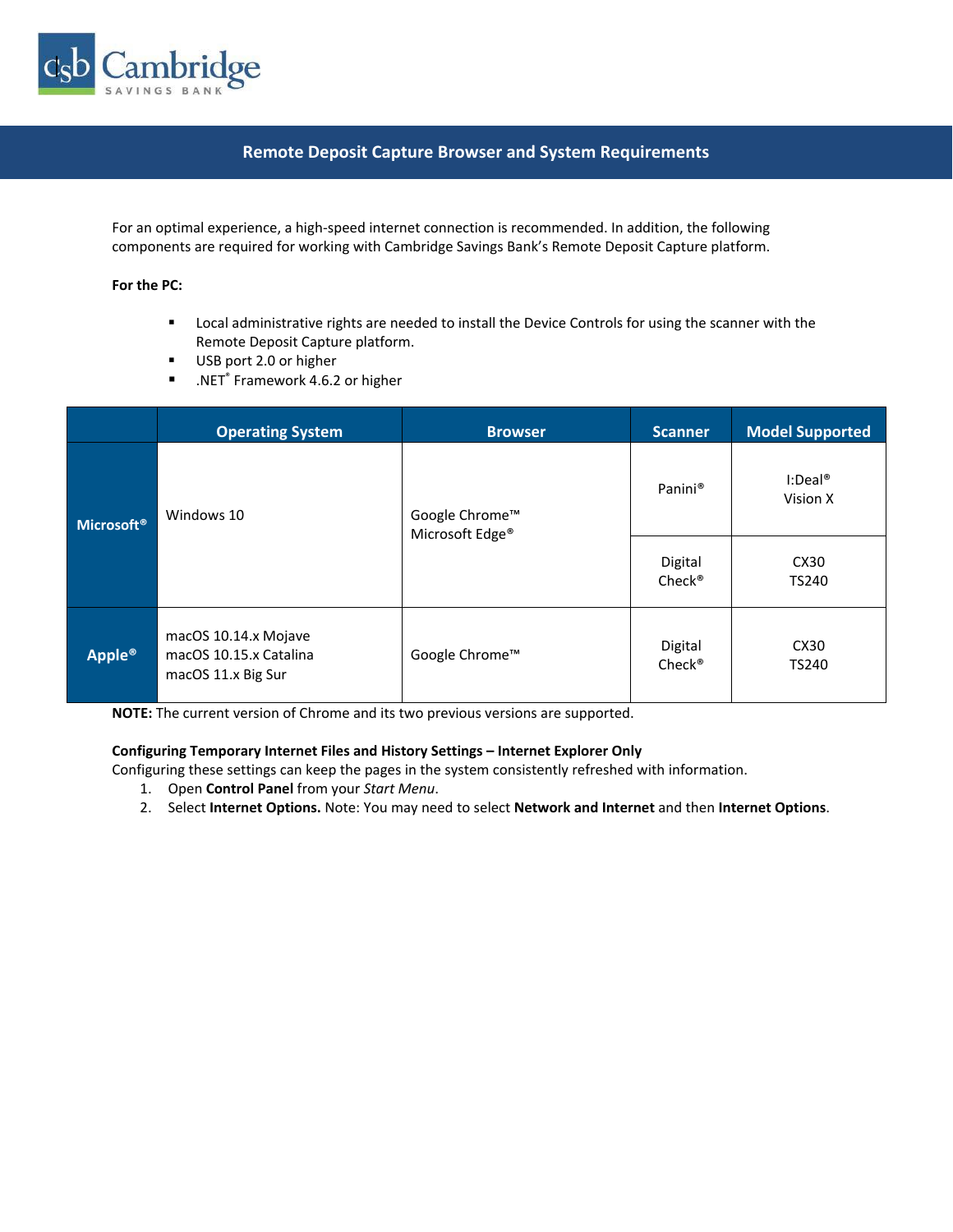

| <b>EE</b> All Control Panel Items                         | $\times$<br>п                         |                                             |  |  |
|-----------------------------------------------------------|---------------------------------------|---------------------------------------------|--|--|
| > Control Panel > All Control Panel Items<br>$\leftarrow$ | Search Control Panel<br>۹<br>$\sim$ 0 |                                             |  |  |
| Adjust your computer's settings                           |                                       | View by: Small icons ▼                      |  |  |
| Administrative Tools                                      | <b>Ba</b> AutoPlay                    | <b>W</b> Backup and Restore (Windows 7)     |  |  |
| <b>By BitLocker Drive Encryption</b>                      | Color Management                      | Credential Manager                          |  |  |
| Date and Time                                             | Default Programs                      | Device Manager                              |  |  |
| <b>REA Devices and Printers</b>                           | Display                               | <b>Et Dolby Digital Plus Advanced Audio</b> |  |  |
| <b>B</b> Ease of Access Center                            | File Explorer Options                 | <b>C</b> File History                       |  |  |
| Flash Player (32-bit)                                     | A Fonts                               | <b>*6</b> HomeGroup                         |  |  |
| <b>P</b> Indexing Options                                 | Intel <sup>®</sup> HD Graphics        | <b>Calnternet Options</b>                   |  |  |
| Keyboard                                                  | <b>S# Language</b>                    | <b><i>CD</i></b> Mail (32-bit)              |  |  |
| <b><i>P</i></b> Mouse                                     | Network and Sharing Center            | Personalization                             |  |  |
| Phone and Modem                                           | Power Options                         | Programs and Features                       |  |  |
| Realtek HD Audio Manager                                  | <b>C</b> Recovery                     | Region                                      |  |  |
| RemoteApp and Desktop Connections                         | Security and Maintenance              | Sound                                       |  |  |
| <b>Speech Recognition</b>                                 | Storage Spaces                        | Sync Center                                 |  |  |
| System                                                    | Taskbar and Navigation                | Troubleshooting                             |  |  |
| SR. User Accounts                                         | <b>Mill</b> Windows Defender          | Windows Firewall                            |  |  |
| Windows Mobility Center                                   | <b>Windows To Go</b>                  | <b>III</b> Work Folders                     |  |  |

3. From the tabs at the top of the Internet *Options* window, select **General**.

| Internet Options                                               |  |  |  |  |
|----------------------------------------------------------------|--|--|--|--|
| General Security Privacy Content Connections Programs Advanced |  |  |  |  |

4. Under the *Browsing history* section, select the **Settings** option.

| <b>Internet Options</b>                                        |                                                                    |             |        | 7                    | × |
|----------------------------------------------------------------|--------------------------------------------------------------------|-------------|--------|----------------------|---|
|                                                                |                                                                    |             |        |                      |   |
| General Security Privacy Content Connections Programs Advanced |                                                                    |             |        |                      |   |
| Home page                                                      |                                                                    |             |        |                      |   |
|                                                                | To create home page tabs, type each address on its own line.       |             |        |                      |   |
|                                                                |                                                                    |             |        |                      |   |
|                                                                | Use current                                                        | Use default |        | Use new tab          |   |
| Startup                                                        |                                                                    |             |        |                      |   |
|                                                                | ◯ Start with tabs from the last session                            |             |        |                      |   |
| (@) Start with home page                                       |                                                                    |             |        |                      |   |
| Tabe                                                           |                                                                    |             |        |                      |   |
|                                                                | Change how webpages are displayed in tabs.                         |             |        | Tabs                 |   |
| Browsing history -                                             |                                                                    |             |        |                      |   |
| form information.                                              | Delete temporary files, history, cookies, saw d passwords, and web |             |        |                      |   |
|                                                                | Delete browsing history on exit                                    |             |        |                      |   |
|                                                                |                                                                    | Delete      |        | Settings             |   |
| Appearance                                                     |                                                                    |             |        |                      |   |
| Colors                                                         | Languages                                                          | Fonts       |        | <b>Accessibility</b> |   |
|                                                                |                                                                    |             |        |                      |   |
|                                                                | OK                                                                 |             | Cancel | Apply                |   |